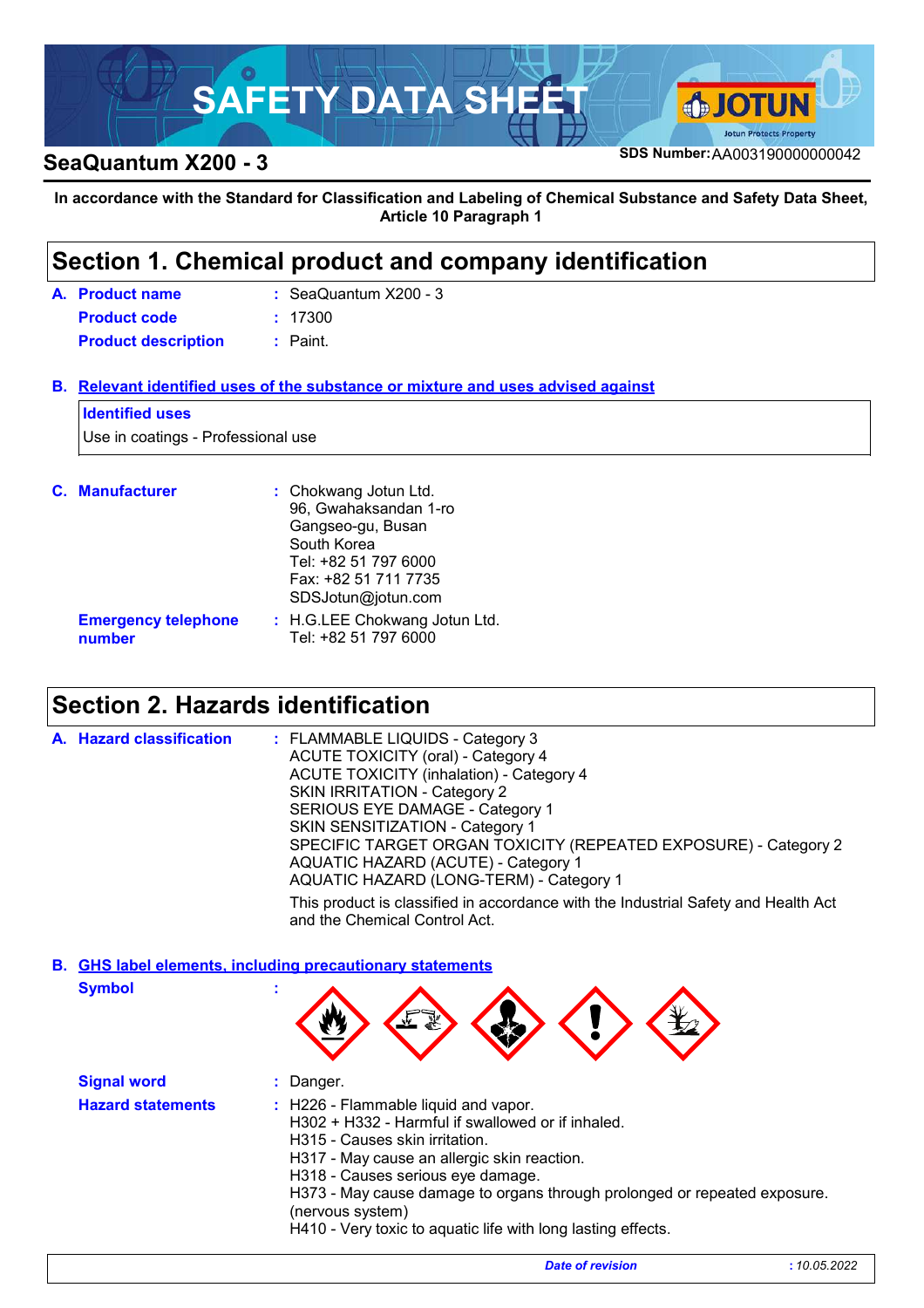### **Section 2. Hazards identification**

| <b>Precautionary statements</b>                                         |                                                                                                                                                                                                                                                                                                                                                                                                                                                                                                                                                                                                                                                                                                                                                                                  |
|-------------------------------------------------------------------------|----------------------------------------------------------------------------------------------------------------------------------------------------------------------------------------------------------------------------------------------------------------------------------------------------------------------------------------------------------------------------------------------------------------------------------------------------------------------------------------------------------------------------------------------------------------------------------------------------------------------------------------------------------------------------------------------------------------------------------------------------------------------------------|
| <b>Prevention</b>                                                       | : P280 - Wear protective gloves, protective clothing and eye or face protection.<br>P210 - Keep away from heat, hot surfaces, sparks, open flames and other ignition<br>sources. No smoking.<br>P271 - Use only outdoors or in a well-ventilated area.<br>P273 - Avoid release to the environment.<br>P260 - Do not breathe vapor.<br>P270 - Do not eat, drink or smoke when using this product.<br>P264 - Wash hands thoroughly after handling.<br>P272 - Contaminated work clothing should not be allowed out of the workplace.                                                                                                                                                                                                                                                |
| <b>Response</b>                                                         | : P391 - Collect spillage.<br>P304 + P340, P312 - IF INHALED: Remove person to fresh air and keep<br>comfortable for breathing. Call a POISON CENTER or doctor if you feel unwell.<br>P301 + P312, P330 - IF SWALLOWED: Call a POISON CENTER or doctor if you<br>feel unwell. Rinse mouth.<br>P303 + P361 + P353 - IF ON SKIN (or hair): Take off immediately all contaminated<br>clothing. Rinse skin with water.<br>P302 + P352 - IF ON SKIN: Wash with plenty of water.<br>P333 + P313 - If skin irritation or rash occurs: Get medical advice or attention.<br>P305 + P351 + P338, P310 - IF IN EYES: Rinse cautiously with water for several<br>minutes. Remove contact lenses, if present and easy to do. Continue rinsing.<br>Immediately call a POISON CENTER or doctor. |
| <b>Storage</b>                                                          | : Not applicable.                                                                                                                                                                                                                                                                                                                                                                                                                                                                                                                                                                                                                                                                                                                                                                |
| <b>Disposal</b>                                                         | : P501 - Dispose of contents and container in accordance with all local, regional,<br>national and international regulations.                                                                                                                                                                                                                                                                                                                                                                                                                                                                                                                                                                                                                                                    |
| In compliance                                                           | : IMO Antifouling System Convention compliant (AFS/CONF/26).                                                                                                                                                                                                                                                                                                                                                                                                                                                                                                                                                                                                                                                                                                                     |
| C.                                                                      |                                                                                                                                                                                                                                                                                                                                                                                                                                                                                                                                                                                                                                                                                                                                                                                  |
| Other hazards which do : None known.<br>not result in<br>classification |                                                                                                                                                                                                                                                                                                                                                                                                                                                                                                                                                                                                                                                                                                                                                                                  |

## **Section 3. Composition/information on ingredients**

| Mixture |
|---------|
|---------|

| Substance/mixture     | : Mixture        |
|-----------------------|------------------|
| Other means of        | : Not available. |
| <b>identification</b> |                  |

| <b>Ingredient name</b>                   | <b>Common name</b>       | <b>Identifiers</b> | $\frac{9}{6}$ |
|------------------------------------------|--------------------------|--------------------|---------------|
| dicopper oxide                           | dicopper oxide           | CAS: 1317-39-1     | $≥45 - ≤50$   |
| xylene                                   | xylene                   | CAS: 1330-20-7     | $≥10 - ≤15$   |
| ethylbenzene                             | ethylbenzene             | CAS: 100-41-4      | ≤5            |
| zinc oxide                               | zinc oxide               | CAS: 1314-13-2     | ≤5            |
| talc (non-asbestos form)                 | talc (non-asbestos form) | CAS: 14807-96-6    | -≤5           |
| colophony                                | colophony                | CAS: 8050-09-7     | ו≥ ≥          |
| Solvent naphtha (petroleum), light arom. | Solvent naphtha          | CAS: 64742-95-6    | -≤3           |
|                                          | (petroleum), light arom. |                    |               |
| diiron trioxide                          | diiron trioxide          | CAS: 1309-37-1     | ו≥ ≥          |
| copper pyrithione                        | copper pyrithione        | CAS: 14915-37-8    | ≤1.7          |

**There are no additional ingredients present which, within the current knowledge of the supplier and in the concentrations applicable, are classified as hazardous to health or the environment and hence require reporting in this section.**

**Occupational exposure limits, if available, are listed in Section 8.**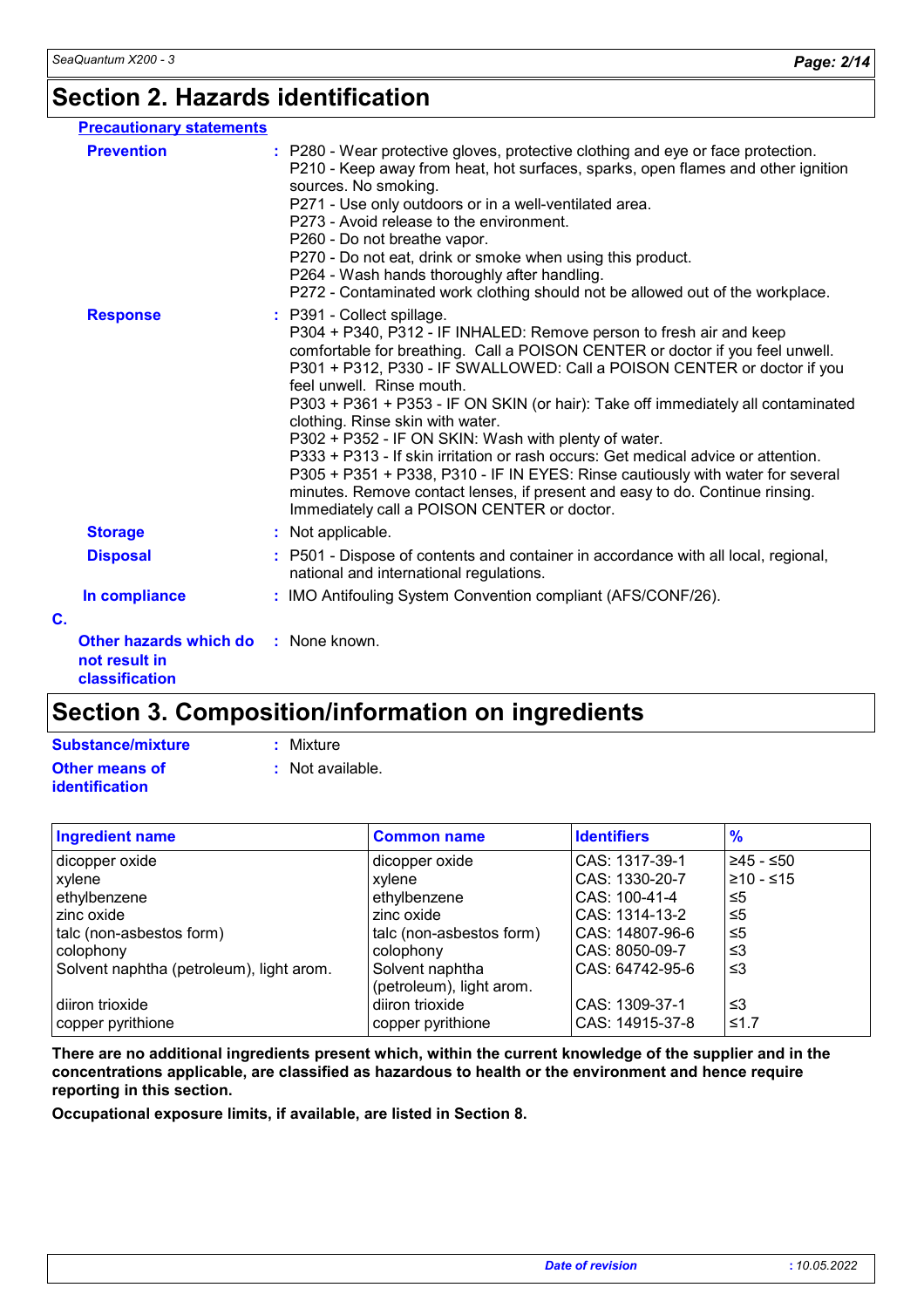# **Section 4. First aid measures**

| A. Eye contact                    | : Get medical attention immediately. Call a poison center or physician. Immediately<br>flush eyes with plenty of water, occasionally lifting the upper and lower eyelids.<br>Check for and remove any contact lenses. Continue to rinse for at least 10 minutes.<br>Chemical burns must be treated promptly by a physician.                                                                                                                                                                                                                                                                                                                                                                                                                                                                                                                                                                                     |
|-----------------------------------|-----------------------------------------------------------------------------------------------------------------------------------------------------------------------------------------------------------------------------------------------------------------------------------------------------------------------------------------------------------------------------------------------------------------------------------------------------------------------------------------------------------------------------------------------------------------------------------------------------------------------------------------------------------------------------------------------------------------------------------------------------------------------------------------------------------------------------------------------------------------------------------------------------------------|
| <b>B.</b> Skin contact            | : Get medical attention immediately. Call a poison center or physician. Wash with<br>plenty of soap and water. Remove contaminated clothing and shoes. Wash<br>contaminated clothing thoroughly with water before removing it, or wear gloves.<br>Continue to rinse for at least 10 minutes. Chemical burns must be treated promptly<br>by a physician. In the event of any complaints or symptoms, avoid further exposure.<br>Wash clothing before reuse. Clean shoes thoroughly before reuse.                                                                                                                                                                                                                                                                                                                                                                                                                 |
| C. Inhalation                     | : Get medical attention immediately. Call a poison center or physician. Remove<br>victim to fresh air and keep at rest in a position comfortable for breathing. If it is<br>suspected that fumes are still present, the rescuer should wear an appropriate mask<br>or self-contained breathing apparatus. If not breathing, if breathing is irregular or if<br>respiratory arrest occurs, provide artificial respiration or oxygen by trained personnel.<br>It may be dangerous to the person providing aid to give mouth-to-mouth<br>resuscitation. If unconscious, place in recovery position and get medical attention<br>immediately. Maintain an open airway. Loosen tight clothing such as a collar, tie,<br>belt or waistband. In case of inhalation of decomposition products in a fire,<br>symptoms may be delayed. The exposed person may need to be kept under<br>medical surveillance for 48 hours. |
| <b>D.</b> Ingestion               | : Get medical attention immediately. Call a poison center or physician. Wash out<br>mouth with water. Remove dentures if any. If material has been swallowed and the<br>exposed person is conscious, give small quantities of water to drink. Stop if the<br>exposed person feels sick as vomiting may be dangerous. Do not induce vomiting<br>unless directed to do so by medical personnel. If vomiting occurs, the head should<br>be kept low so that vomit does not enter the lungs. Chemical burns must be treated<br>promptly by a physician. Never give anything by mouth to an unconscious person.<br>If unconscious, place in recovery position and get medical attention immediately.<br>Maintain an open airway. Loosen tight clothing such as a collar, tie, belt or<br>waistband.                                                                                                                  |
| E. Notes to physician             | : In case of inhalation of decomposition products in a fire, symptoms may be delayed.<br>The exposed person may need to be kept under medical surveillance for 48 hours.                                                                                                                                                                                                                                                                                                                                                                                                                                                                                                                                                                                                                                                                                                                                        |
| <b>Specific treatments</b>        | : No specific treatment.                                                                                                                                                                                                                                                                                                                                                                                                                                                                                                                                                                                                                                                                                                                                                                                                                                                                                        |
| <b>Protection of first-aiders</b> | : No action shall be taken involving any personal risk or without suitable training. If it<br>is suspected that fumes are still present, the rescuer should wear an appropriate<br>mask or self-contained breathing apparatus. It may be dangerous to the person<br>providing aid to give mouth-to-mouth resuscitation. Wash contaminated clothing<br>thoroughly with water before removing it, or wear gloves.                                                                                                                                                                                                                                                                                                                                                                                                                                                                                                 |

**See toxicological information (Section 11)**

# **Section 5. Fire-fighting measures**

| A. | <b>Extinguishing media</b>                              |                                                                                                                                                                                                                                                                                                                                                                                                                                      |
|----|---------------------------------------------------------|--------------------------------------------------------------------------------------------------------------------------------------------------------------------------------------------------------------------------------------------------------------------------------------------------------------------------------------------------------------------------------------------------------------------------------------|
|    | <b>Suitable extinguishing</b><br>media                  | : Use dry chemical, $CO2$ , water spray (fog) or foam.                                                                                                                                                                                                                                                                                                                                                                               |
|    | <b>Unsuitable</b><br>extinguishing media                | : Do not use water jet.                                                                                                                                                                                                                                                                                                                                                                                                              |
|    | <b>B.</b> Specific hazards arising<br>from the chemical | : Flammable liquid and vapor. Runoff to sewer may create fire or explosion hazard.<br>In a fire or if heated, a pressure increase will occur and the container may burst, with<br>the risk of a subsequent explosion. This material is very toxic to aquatic life with<br>long lasting effects. Fire water contaminated with this material must be contained<br>and prevented from being discharged to any waterway, sewer or drain. |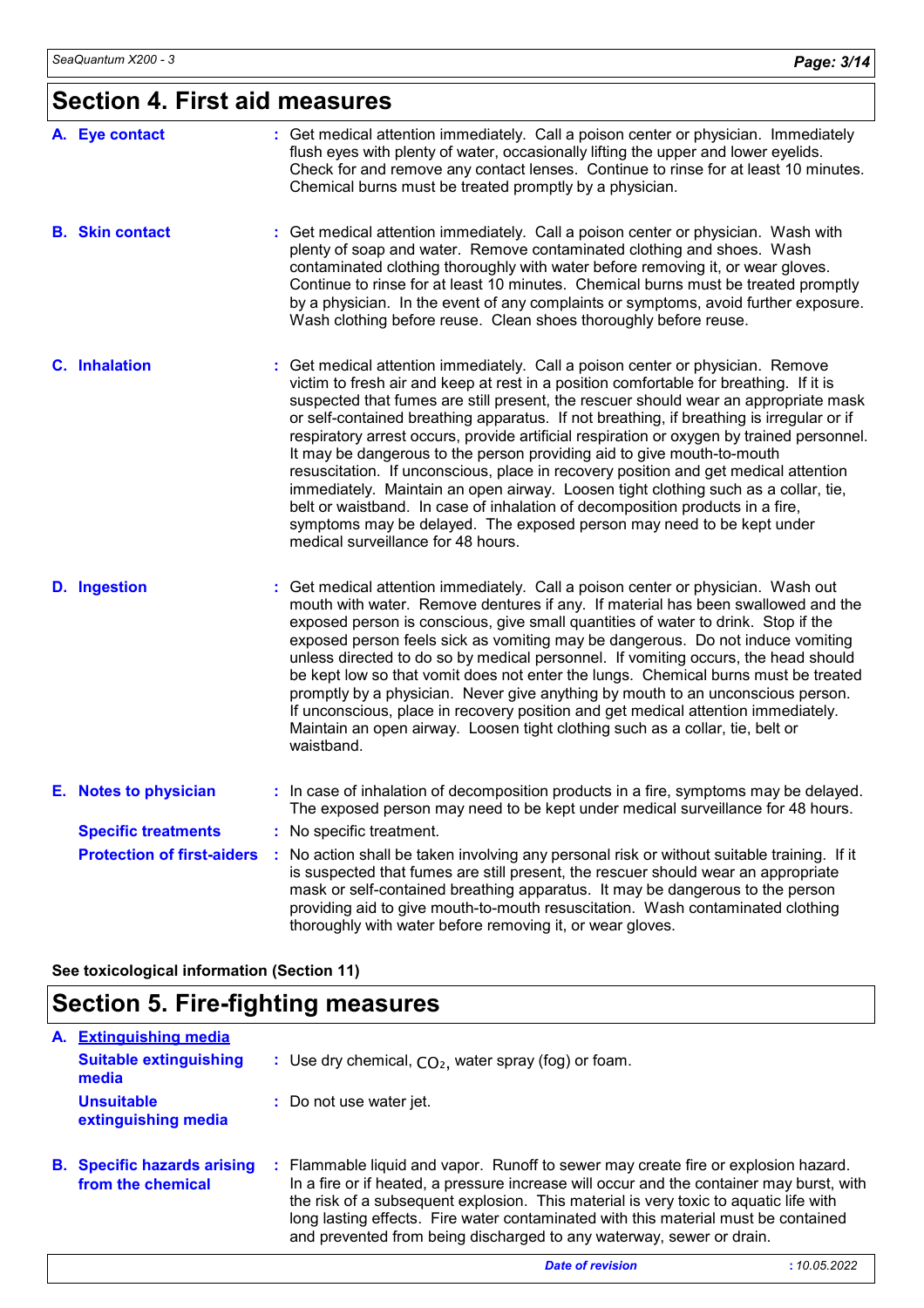### **Section 5. Fire-fighting measures**

| <b>Hazardous thermal</b><br>decomposition products                     | : Decomposition products may include the following materials:<br>carbon dioxide<br>carbon monoxide<br>nitrogen oxides<br>sulfur oxides<br>metal oxide/oxides                |
|------------------------------------------------------------------------|-----------------------------------------------------------------------------------------------------------------------------------------------------------------------------|
| <b>C.</b> Special protective<br>equipment for fire-<br><b>fighters</b> | : Fire-fighters should wear appropriate protective equipment and self-contained<br>breathing apparatus (SCBA) with a full face-piece operated in positive pressure<br>mode. |
| <b>Special precautions for</b>                                         | Promptly isolate the scene by removing all persons from the vicinity of the incident if                                                                                     |

Promptly isolate the scene by removing all persons from the vicinity of the incident if there is a fire. No action shall be taken involving any personal risk or without suitable training. Move containers from fire area if this can be done without risk. Use water spray to keep fire-exposed containers cool. **Special precautions for fire-fighters :**

### **Section 6. Accidental release measures**

| A. Personal precautions,<br>protective equipment<br>and emergency<br>procedures | : No action shall be taken involving any personal risk or without suitable training.<br>Evacuate surrounding areas. Keep unnecessary and unprotected personnel from<br>entering. Do not touch or walk through spilled material. Shut off all ignition sources.<br>No flares, smoking or flames in hazard area. Do not breathe vapor or mist. Provide<br>adequate ventilation. Wear appropriate respirator when ventilation is inadequate.<br>Put on appropriate personal protective equipment. |
|---------------------------------------------------------------------------------|------------------------------------------------------------------------------------------------------------------------------------------------------------------------------------------------------------------------------------------------------------------------------------------------------------------------------------------------------------------------------------------------------------------------------------------------------------------------------------------------|
|                                                                                 |                                                                                                                                                                                                                                                                                                                                                                                                                                                                                                |

**Environmental B. precautions :** Avoid dispersal of spilled material and runoff and contact with soil, waterways, drains and sewers. Inform the relevant authorities if the product has caused environmental pollution (sewers, waterways, soil or air). Water polluting material. May be harmful to the environment if released in large quantities. Collect spillage.

#### **Methods and materials for containment and cleaning up C.**

| <b>Small spill</b> | : Stop leak if without risk. Move containers from spill area. Use spark-proof tools and<br>explosion-proof equipment. Dilute with water and mop up if water-soluble.<br>Alternatively, or if water-insoluble, absorb with an inert dry material and place in an<br>appropriate waste disposal container. Dispose of via a licensed waste disposal<br>contractor.                                                                                                                                                                                                                                                                                                                                                                                                      |
|--------------------|-----------------------------------------------------------------------------------------------------------------------------------------------------------------------------------------------------------------------------------------------------------------------------------------------------------------------------------------------------------------------------------------------------------------------------------------------------------------------------------------------------------------------------------------------------------------------------------------------------------------------------------------------------------------------------------------------------------------------------------------------------------------------|
| <b>Large spill</b> | : Stop leak if without risk. Move containers from spill area. Use spark-proof tools and<br>explosion-proof equipment. Approach release from upwind. Prevent entry into<br>sewers, water courses, basements or confined areas. Wash spillages into an<br>effluent treatment plant or proceed as follows. Contain and collect spillage with non-<br>combustible, absorbent material e.g. sand, earth, vermiculite or diatomaceous earth<br>and place in container for disposal according to local regulations (see Section 13).<br>Dispose of via a licensed waste disposal contractor. Contaminated absorbent<br>material may pose the same hazard as the spilled product. Note: see Section 1 for<br>emergency contact information and Section 13 for waste disposal. |

### **Section 7. Handling and storage**

#### **A. Precautions for safe handling**

| <b>Protective measures</b> | : Put on appropriate personal protective equipment (see Section 8). Persons with a<br>history of skin sensitization problems should not be employed in any process in<br>which this product is used. Do not get in eyes or on skin or clothing. Do not breathe<br>vapor or mist. Do not ingest. Avoid release to the environment. Use only with<br>adequate ventilation. Wear appropriate respirator when ventilation is inadequate.<br>Do not enter storage areas and confined spaces unless adequately ventilated.<br>Keep in the original container or an approved alternative made from a compatible<br>material, kept tightly closed when not in use. Store and use away from heat, sparks,<br>open flame or any other ignition source. Use explosion-proof electrical (ventilating,<br>lighting and material handling) equipment. Use only non-sparking tools. Take |
|----------------------------|---------------------------------------------------------------------------------------------------------------------------------------------------------------------------------------------------------------------------------------------------------------------------------------------------------------------------------------------------------------------------------------------------------------------------------------------------------------------------------------------------------------------------------------------------------------------------------------------------------------------------------------------------------------------------------------------------------------------------------------------------------------------------------------------------------------------------------------------------------------------------|
|                            | precautionary measures against electrostatic discharges. Empty containers retain<br>product residue and can be hazardous. Do not reuse container.                                                                                                                                                                                                                                                                                                                                                                                                                                                                                                                                                                                                                                                                                                                         |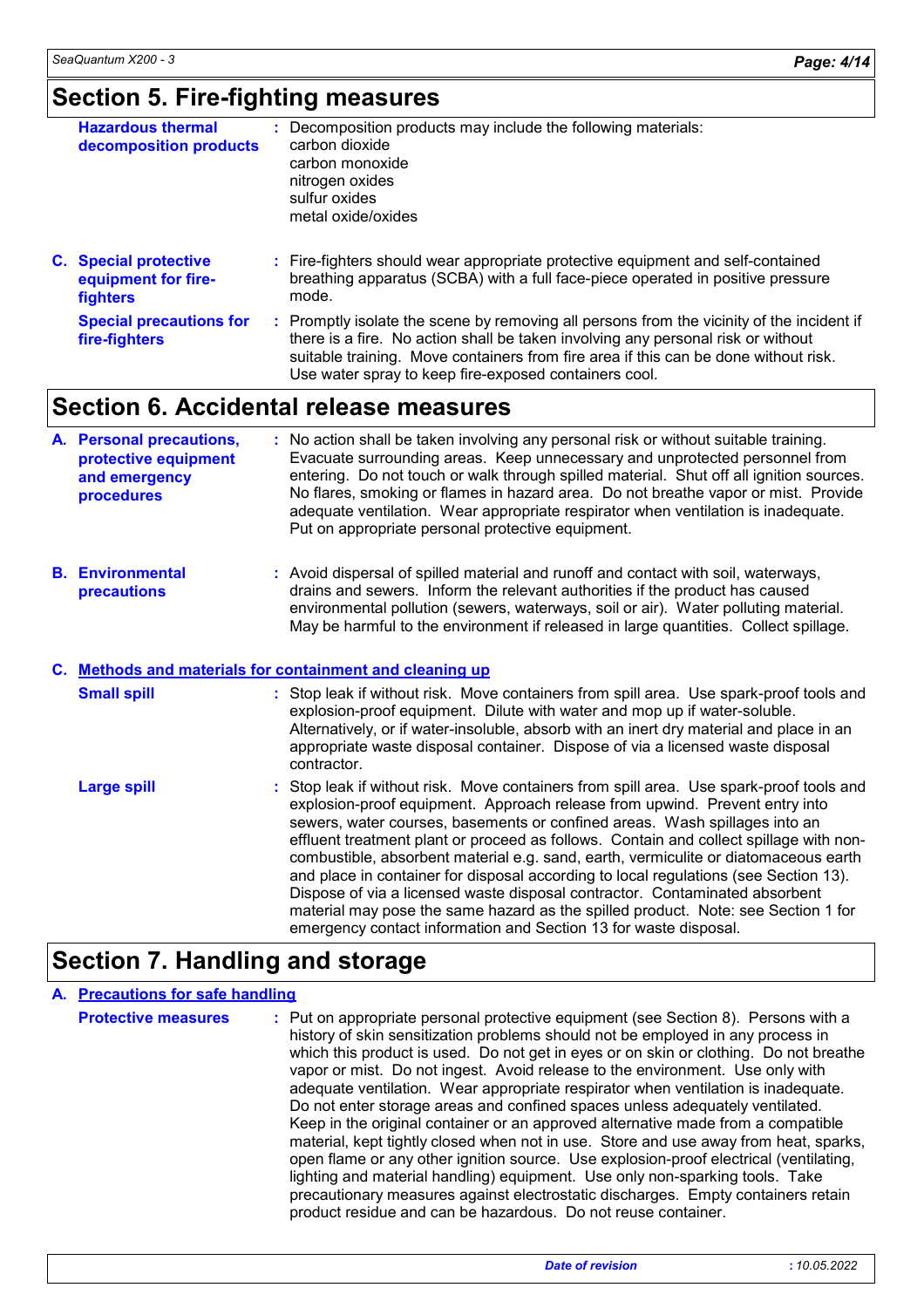### **Section 7. Handling and storage**

| <b>Advice on general</b><br>occupational hygiene                             | : Eating, drinking and smoking should be prohibited in areas where this material is<br>handled, stored and processed. Workers should wash hands and face before<br>eating, drinking and smoking. Remove contaminated clothing and protective<br>equipment before entering eating areas. See also Section 8 for additional<br>information on hygiene measures.                                                                                                                                                                                                                                                                                                                                                          |
|------------------------------------------------------------------------------|------------------------------------------------------------------------------------------------------------------------------------------------------------------------------------------------------------------------------------------------------------------------------------------------------------------------------------------------------------------------------------------------------------------------------------------------------------------------------------------------------------------------------------------------------------------------------------------------------------------------------------------------------------------------------------------------------------------------|
| <b>B.</b> Conditions for safe<br>storage, including any<br>incompatibilities | : Store in accordance with local regulations. Store in a segregated and approved<br>area. Store in original container protected from direct sunlight in a dry, cool and well-<br>ventilated area, away from incompatible materials (see Section 10) and food and<br>drink. Store locked up. Eliminate all ignition sources. Separate from oxidizing<br>materials. Keep container tightly closed and sealed until ready for use. Containers<br>that have been opened must be carefully resealed and kept upright to prevent<br>leakage. Do not store in unlabeled containers. Use appropriate containment to<br>avoid environmental contamination. See Section 10 for incompatible materials<br>before handling or use. |

### **Section 8. Exposure controls/personal protection**

#### **A. Control parameters**

#### **Occupational exposure limits**

| <b>Ingredient name</b>   | <b>Exposure limits</b>                             |
|--------------------------|----------------------------------------------------|
| dicopper oxide           | Ministry of Employment and Labor                   |
|                          | (Republic of Korea, 1/2020).                       |
|                          | TWA: 0.1 mg/m <sup>3</sup> 8 hours. Form: Fume     |
| xylene                   | Ministry of Employment and Labor                   |
|                          | (Republic of Korea, 1/2020).                       |
|                          | STEL: 150 ppm 15 minutes.                          |
|                          | TWA: 100 ppm 8 hours.                              |
| ethylbenzene             | <b>Ministry of Employment and Labor</b>            |
|                          | (Republic of Korea, 1/2020).                       |
|                          | STEL: 125 ppm 15 minutes.                          |
|                          | TWA: 100 ppm 8 hours.                              |
| zinc oxide               | <b>Ministry of Employment and Labor</b>            |
|                          | (Republic of Korea, 1/2020).                       |
|                          | STEL: 10 mg/m <sup>3</sup> 15 minutes. Form: Fume  |
|                          | TWA: 5 mg/m <sup>3</sup> 8 hours. Form: Fume       |
|                          | TWA: 2 mg/m <sup>3</sup> 8 hours. Form: Respirable |
|                          | dust                                               |
| talc (non-asbestos form) | <b>Ministry of Employment and Labor</b>            |
|                          | (Republic of Korea, 1/2020).                       |
|                          | TWA: 3 mg/m <sup>3</sup> 8 hours. Form: Respirable |
|                          | Ifraction                                          |
|                          | TWA: 6 mg/m <sup>3</sup> 8 hours.                  |
| colophony                | <b>ACGIH TLV (United States, 1/2021). Skin</b>     |
|                          | sensitizer. Inhalation sensitizer.                 |
| diiron trioxide          | <b>Ministry of Employment and Labor</b>            |
|                          | (Republic of Korea, 1/2020). Notes: as Fe          |
|                          | TWA: 5 mg/m <sup>3</sup> , (as Fe) 8 hours. Form:  |
|                          | <b>Ministry of Employment and Labor</b>            |
|                          | (Republic of Korea, 1/2020).                       |
|                          | TWA: 5 mg/m <sup>3</sup> , (as Fe) 8 hours. Form:  |
|                          | Fume                                               |

### **controls**

**B. Appropriate engineering :** Use only with adequate ventilation. Use process enclosures, local exhaust ventilation or other engineering controls to keep worker exposure to airborne contaminants below any recommended or statutory limits. The engineering controls also need to keep gas, vapor or dust concentrations below any lower explosive limits. Use explosion-proof ventilation equipment.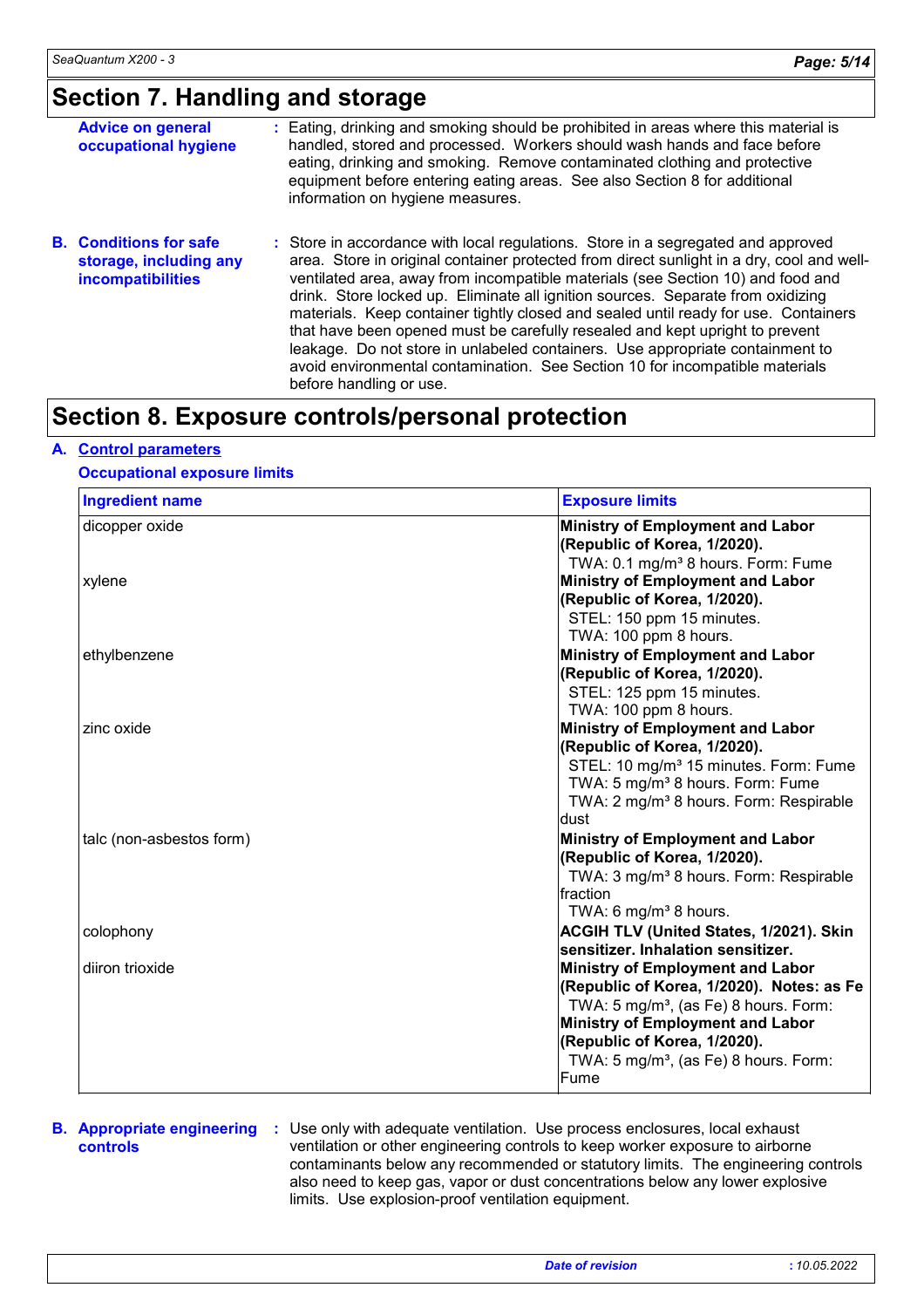# **Section 8. Exposure controls/personal protection**

| <b>Environmental</b><br>exposure controls | : Emissions from ventilation or work process equipment should be checked to ensure<br>they comply with the requirements of environmental protection legislation. In some<br>cases, fume scrubbers, filters or engineering modifications to the process<br>equipment will be necessary to reduce emissions to acceptable levels.                                                                                                                                                                                                                                                                                                                                                                                                                                                                                                                                                                                                                                                                                                                                                         |
|-------------------------------------------|-----------------------------------------------------------------------------------------------------------------------------------------------------------------------------------------------------------------------------------------------------------------------------------------------------------------------------------------------------------------------------------------------------------------------------------------------------------------------------------------------------------------------------------------------------------------------------------------------------------------------------------------------------------------------------------------------------------------------------------------------------------------------------------------------------------------------------------------------------------------------------------------------------------------------------------------------------------------------------------------------------------------------------------------------------------------------------------------|
| C. Personal protective equipment          |                                                                                                                                                                                                                                                                                                                                                                                                                                                                                                                                                                                                                                                                                                                                                                                                                                                                                                                                                                                                                                                                                         |
| <b>Respiratory protection</b>             | : If workers are exposed to concentrations above the exposure limit, they must use<br>appropriate, certified respirators. Use respiratory mask with charcoal and dust filter<br>when spraying this product(as filter combination A2-P3). In confined spaces, use<br>compressed-air or fresh-air respiratory equipment. When use of roller or brush,<br>consider use of charcoalfilter.                                                                                                                                                                                                                                                                                                                                                                                                                                                                                                                                                                                                                                                                                                  |
| <b>Eye protection</b>                     | : Use safety eyewear designed to protect against splash of liquids.                                                                                                                                                                                                                                                                                                                                                                                                                                                                                                                                                                                                                                                                                                                                                                                                                                                                                                                                                                                                                     |
| <b>Hand protection</b>                    | : There is no one glove material or combination of materials that will give unlimited<br>resistance to any individual or combination of chemicals.<br>The breakthrough time must be greater than the end use time of the product.<br>The instructions and information provided by the glove manufacturer on use,<br>storage, maintenance and replacement must be followed.<br>Gloves should be replaced regularly and if there is any sign of damage to the glove<br>material.<br>Always ensure that gloves are free from defects and that they are stored and used<br>correctly.<br>The performance or effectiveness of the glove may be reduced by physical/chemical<br>damage and poor maintenance.<br>Barrier creams may help to protect the exposed areas of the skin but should not be<br>applied once exposure has occurred.<br>Wear suitable gloves tested to EN374.<br>Not recommended, gloves (breakthrough time) < 1 hour: neoprene, butyl rubber,<br><b>PVC</b><br>Recommended, gloves(breakthrough time) > 8 hours: nitrile rubber, 4H, Teflon,<br>polyvinyl alcohol (PVA) |
|                                           | For right choice of glove materials, with focus on chemical resistance and time of<br>penetration, seek advice by the supplier of chemical resistant gloves.<br>The user must check that the final choice of type of glove selected for handling this<br>product is the most appropriate and takes into account the particular conditions of                                                                                                                                                                                                                                                                                                                                                                                                                                                                                                                                                                                                                                                                                                                                            |
| <b>Body protection</b>                    | use, as included in the user's risk assessment.<br>Personal protective equipment for the body should be selected based on the task<br>being performed and the risks involved and should be approved by a specialist<br>before handling this product. When there is a risk of ignition from static electricity,<br>wear anti-static protective clothing. For the greatest protection from static<br>discharges, clothing should include anti-static overalls, boots and gloves.                                                                                                                                                                                                                                                                                                                                                                                                                                                                                                                                                                                                          |
| <b>Hygiene measures</b>                   | Wash hands, forearms and face thoroughly after handling chemical products, before<br>eating, smoking and using the lavatory and at the end of the working period.<br>Appropriate techniques should be used to remove potentially contaminated clothing.<br>Contaminated work clothing should not be allowed out of the workplace. Wash<br>contaminated clothing before reusing. Ensure that eyewash stations and safety<br>showers are close to the workstation location.                                                                                                                                                                                                                                                                                                                                                                                                                                                                                                                                                                                                               |

### **Section 9. Physical and chemical properties**

The conditions of measurement of all properties are at standard temperature and pressure unless otherwise indicated.

| А. | <b>Appearance</b>                |                   |
|----|----------------------------------|-------------------|
|    | <b>Physical state</b>            | : Liquid.         |
|    | Color                            | $:$ Red           |
|    | <b>B.</b> Odor                   | : Characteristic. |
|    | C. Odor threshold                | : Not applicable. |
|    | D. pH                            | : Not applicable. |
|    | <b>E.</b> Melting/freezing point | : Not applicable. |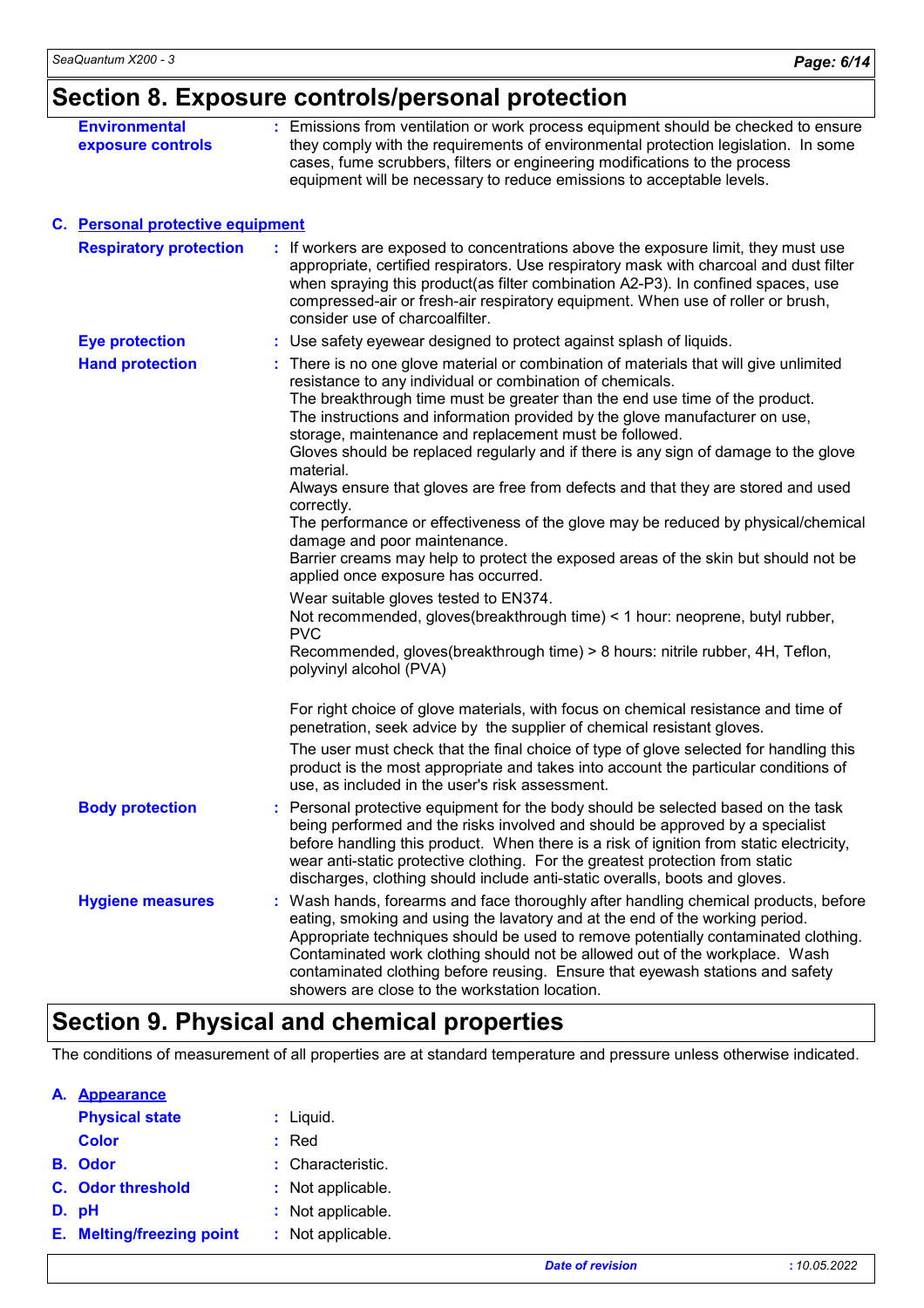### **Section 9. Physical and chemical properties**

|    | F. Boiling point, initial<br>boiling point, and<br>boiling range | : Lowest known value: 136.1°C (277°F) (ethylbenzene). Weighted average: 140.91°C<br>$(285.6^{\circ}F)$                    |
|----|------------------------------------------------------------------|---------------------------------------------------------------------------------------------------------------------------|
|    | G. Flash point                                                   | : Closed cup: $25^{\circ}$ C                                                                                              |
|    | H. Evaporation rate                                              | : Highest known value: 0.84 (ethylbenzene) Weighted average: 0.79 compared with<br>butyl acetate                          |
| L. | <b>Flammability (solid, gas)</b>                                 | : Not applicable.                                                                                                         |
|    | J. Lower and upper<br>explosive (flammable)<br><b>limits</b>     | $: 0.8 - 7.6\%$                                                                                                           |
|    | K. Vapor pressure                                                | : Highest known value: 1.2 kPa (9.3 mm Hg) (at 20°C) (ethylbenzene). Weighted<br>average: 0.97 kPa (7.28 mm Hg) (at 20°C) |
|    | L. Solubility                                                    | : Insoluble in the following materials: cold water and hot water.                                                         |
|    | <b>M. Vapor density</b>                                          | : Highest known value: $3.7$ (Air = 1) (xylene). Weighted average: $3.7$ (Air = 1)                                        |
|    | N. Relative density                                              | : $1.935$ g/cm <sup>3</sup>                                                                                               |
|    | <b>O.</b> Partition coefficient: n-<br>octanol/water             | : Not available.                                                                                                          |
|    | P. Auto-ignition<br>temperature                                  | : Lowest known value: 280 to 470 $^{\circ}$ C (536 to 878 $^{\circ}$ F) (Solvent naphtha (petroleum),<br>light arom.).    |
|    | Q. Decomposition<br>temperature                                  | : Not available.                                                                                                          |
|    | R. Viscosity                                                     | : Kinematic (40°C (104°F)): >20.5 mm <sup>2</sup> /s (>20.5 cSt)                                                          |
|    | <b>S. Molecular weight</b>                                       | : Not applicable.                                                                                                         |
|    |                                                                  |                                                                                                                           |

#### **Particle characteristics**

| <b>Median particle size</b> | Not applicable. |
|-----------------------------|-----------------|
|                             |                 |

#### **Section 10. Stability and reactivity Hazardous D. decomposition products Conditions to avoid :** Avoid all possible sources of ignition (spark or flame). Do not pressurize, cut, weld, braze, solder, drill, grind or expose containers to heat or sources of ignition. Under normal conditions of storage and use, hazardous decomposition products **:** should not be produced. **:** The product is stable. **Incompatible materials : C. A. B. Possibility of hazardous reactions :** Under normal conditions of storage and use, hazardous reactions will not occur.  $\therefore$  Keep away from the following materials to prevent strong exothermic reactions: oxidizing agents, strong alkalis, strong acids.

### **Section 11. Toxicological information**

There are no data available on the mixture itself. See Sections 2 and 3 for details.

Exposure to component solvent vapor concentrations in excess of the stated occupational exposure limit may result in adverse health effects such as mucous membrane and respiratory system irritation and adverse effects on the kidneys, liver and central nervous system. Solvents may cause some of the above effects by absorption through the skin. Repeated or prolonged contact with the mixture may cause removal of natural fat from the skin, resulting in non-allergic contact dermatitis and absorption through the skin. Ingestion may cause nausea, diarrhea and vomiting.

#### **A. Information on the likely :** Not available. **routes of exposure**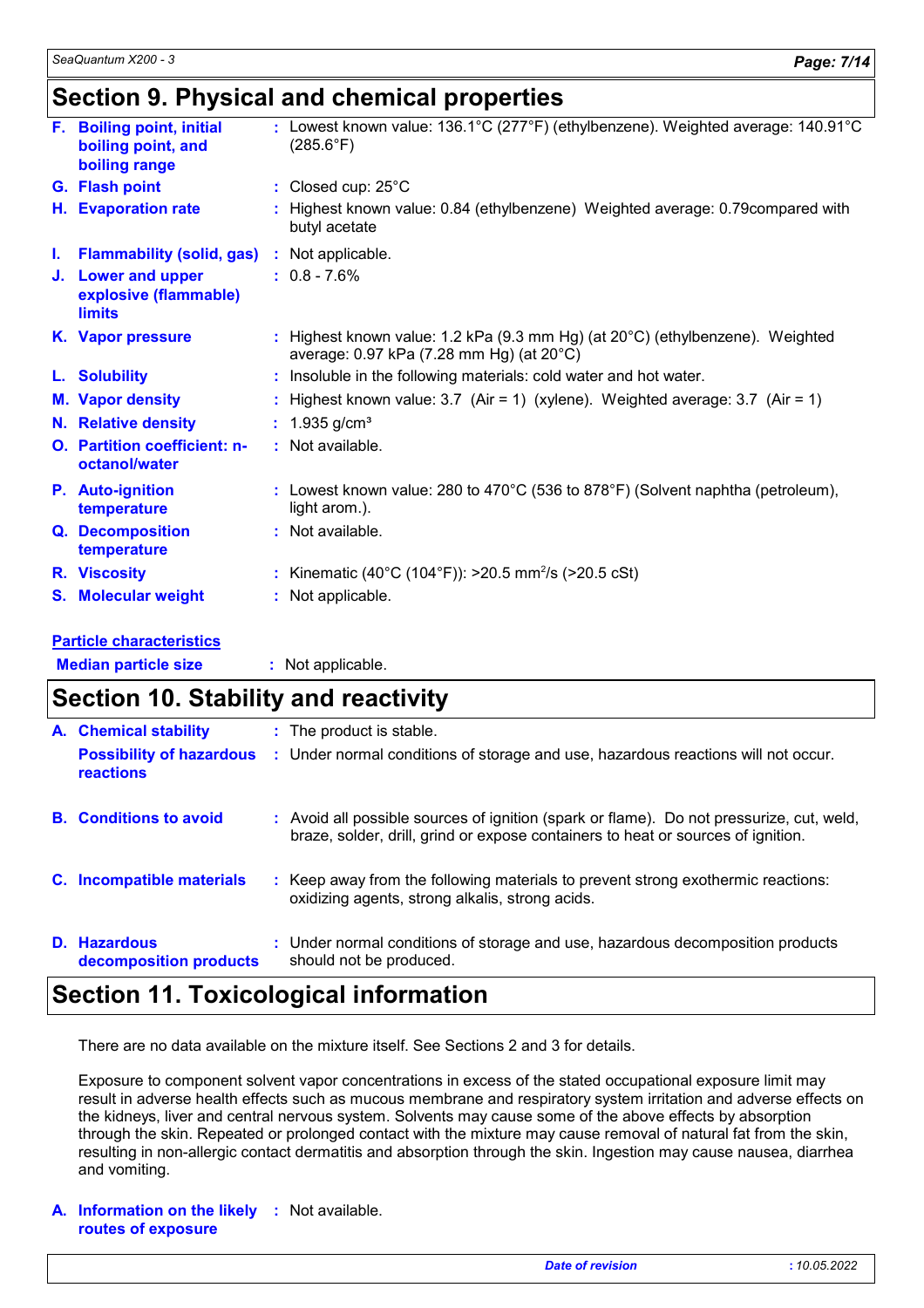# **Section 11. Toxicological information**

| <b>Potential acute health effects</b> |                                                                                                        |
|---------------------------------------|--------------------------------------------------------------------------------------------------------|
| <b>Inhalation</b>                     | $:$ Harmful if inhaled.                                                                                |
| <b>Ingestion</b>                      | : Harmful if swallowed.                                                                                |
| <b>Skin contact</b>                   | : Causes skin irritation. May cause an allergic skin reaction.                                         |
| Eye contact                           | : Causes serious eye damage.                                                                           |
| Over-exposure signs/symptoms          |                                                                                                        |
| <b>Inhalation</b>                     | : No specific data.                                                                                    |
| <b>Ingestion</b>                      | : Adverse symptoms may include the following:<br>stomach pains                                         |
| <b>Skin contact</b>                   | : Adverse symptoms may include the following:<br>pain or irritation<br>redness<br>blistering may occur |
| <b>Eye contact</b>                    | : Adverse symptoms may include the following:<br>pain<br>watering<br>redness                           |

#### **B. Health hazards**

### **Acute toxicity**

| <b>Product/ingredient name</b> | <b>Result</b>                    | <b>Species</b> | <b>Dose</b>         | <b>Exposure</b>          |
|--------------------------------|----------------------------------|----------------|---------------------|--------------------------|
| dicopper oxide                 | <b>LC50 Inhalation Dusts and</b> | Rat            | $3.34$ mg/l         | 4 hours                  |
|                                | mists                            |                |                     |                          |
|                                | LD50 Oral                        | Rat            | 1340 mg/kg          | $\blacksquare$           |
| xylene                         | <b>LC50 Inhalation Vapor</b>     | Rat            | $20 \text{ mg/l}$   | 4 hours                  |
|                                | LD50 Oral                        | Rat            | 4300 mg/kg          | $\overline{\phantom{0}}$ |
|                                | TDLo Dermal                      | Rabbit         | 4300 mg/kg          | $\blacksquare$           |
| ethylbenzene                   | <b>LC50 Inhalation Vapor</b>     | Rat - Male     | 17.8 mg/l           | 4 hours                  |
|                                | LD50 Dermal                      | Rabbit         | >5000 mg/kg         | $\blacksquare$           |
|                                | LD50 Oral                        | Rat            | 3500 mg/kg          | $\overline{\phantom{0}}$ |
| copper pyrithione              | <b>LC50 Inhalation Dusts and</b> | Rat            | $70 \text{ mg/m}^3$ | 4 hours                  |
|                                | mists                            |                |                     |                          |
|                                | LD50 Dermal                      | Rabbit         | $300$ mg/kg         | $\blacksquare$           |
|                                | LD50 Oral                        | Rat            | $200$ mg/kg         | -                        |

#### **Irritation/Corrosion**

| <b>Product/ingredient name</b> | <b>Result</b>                         | <b>Species</b>                     | <b>Score</b>   | <b>Exposure</b>              | <b>Observation</b> |
|--------------------------------|---------------------------------------|------------------------------------|----------------|------------------------------|--------------------|
| dicopper oxide                 | Eyes - Cornea opacity                 | Rabbit                             | $\blacksquare$ | 72 hours                     |                    |
|                                | Eyes - Redness of the<br>conjunctivae | Rabbit                             | $\blacksquare$ | 48 hours                     |                    |
| xylene                         | Eyes - Mild irritant                  | Rabbit                             |                | 87 milligrams -              |                    |
|                                | Skin - Mild irritant                  | Rat                                |                | 8 hours 60<br>microliters    |                    |
| zinc oxide                     | Eyes - Mild irritant                  | Rabbit                             |                | 24 hours<br>$500 \text{ mg}$ |                    |
|                                | Skin - Mild irritant                  | Rabbit                             |                | 24 hours<br>$500 \text{ mg}$ |                    |
| copper pyrithione              | Eyes - Severe irritant                | Mammal -<br>species<br>unspecified | $\blacksquare$ |                              |                    |
|                                | Skin - Irritant                       | Mammal -<br>species<br>unspecified | $\blacksquare$ |                              |                    |

#### **Sensitization**

| <b>Product/ingredient name</b> Route of | exposure | <b>Species</b>                  | <b>Result</b>           |             |
|-----------------------------------------|----------|---------------------------------|-------------------------|-------------|
| colophony                               | skin     | Mammal - species<br>unspecified | Sensitizing             |             |
|                                         |          |                                 | <b>Date of revision</b> | :10.05.2022 |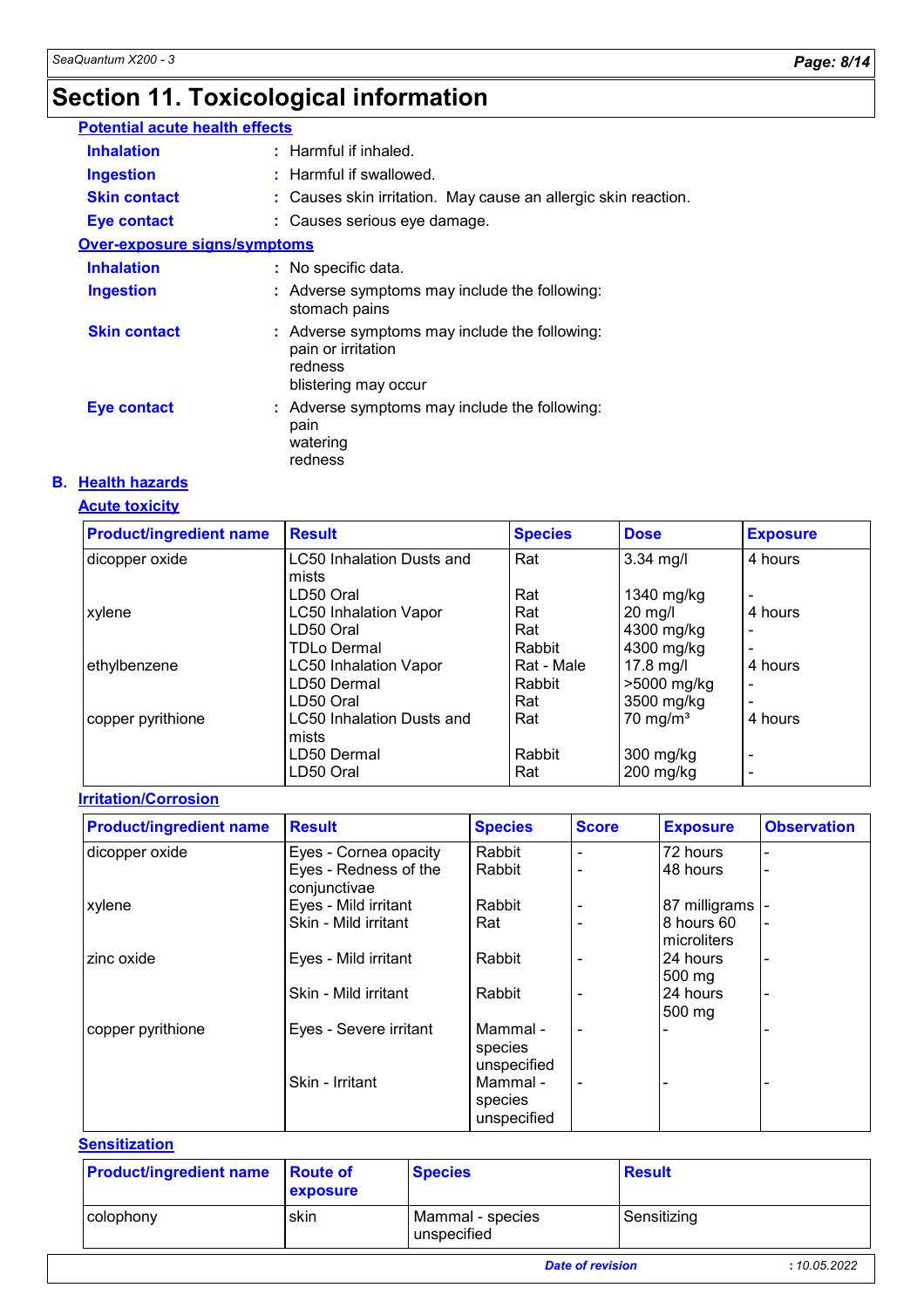### **Section 11. Toxicological information**

#### **CMR - ISHA Article 42 Occupational Exposure Limits**

| <b>Product/ingredient name</b> | <b>Identifiers</b> | <b>Classification</b>        |
|--------------------------------|--------------------|------------------------------|
| <b>Ethyl benzene</b>           | $ CAS: 100-41-4$   | CARCINOGENICITY - Category 2 |

#### **Mutagenicity**

**Conclusion/Summary :** No known significant effects or critical hazards.

#### **Carcinogenicity**

**Conclusion/Summary :** No known significant effects or critical hazards.

#### **Classification**

| <b>Product/ingredient name OSHA</b> | <b>IARC</b> | <b>NTP</b> | <b>ACGIH</b> |
|-------------------------------------|-------------|------------|--------------|
| zinc oxide                          |             |            | A4           |

#### **Reproductive toxicity**

| <b>Product/ingredient name</b> | <b>Maternal</b><br>toxicity | <b>Fertility</b> | Development Species<br>toxin |                                           | <b>Dose</b>                    | <b>Exposure</b> |
|--------------------------------|-----------------------------|------------------|------------------------------|-------------------------------------------|--------------------------------|-----------------|
| copper pyrithione              |                             |                  | Positive                     | Mammal - species Route of<br>lunspecified | <i>exposure</i><br>lunreported |                 |

#### **Teratogenicity**

**Conclusion/Summary :** No known significant effects or critical hazards. **Specific target organ toxicity (single exposure)**

| <b>Product/ingredient name</b>           | <b>Category</b>          | <b>Route of</b><br>exposure | <b>Target organs</b>                                       |
|------------------------------------------|--------------------------|-----------------------------|------------------------------------------------------------|
| xylene                                   | Category 3               |                             | Respiratory tract<br><b>lirritation</b>                    |
| Solvent naphtha (petroleum), light arom. | Category 3               |                             | Respiratory tract<br><b>lirritation</b>                    |
| copper pyrithione                        | Category 3<br>Category 3 |                             | Narcotic effects<br><b>Respiratory tract</b><br>irritation |

#### **Specific target organ toxicity (repeated exposure)**

| <b>Product/ingredient name</b> | <b>Category</b> | <b>Route of</b><br>exposure | <b>Target organs</b> |
|--------------------------------|-----------------|-----------------------------|----------------------|
| ethylbenzene                   | Category 2      |                             | ∣hearing organs      |
| copper pyrithione              | Category 1      | ٠                           | nervous system       |

**Aspiration hazard**

| <b>Product/ingredient name</b>           | <b>Result</b>                         |
|------------------------------------------|---------------------------------------|
| <b>xylene</b>                            | <b>ASPIRATION HAZARD - Category 1</b> |
| lethylbenzene                            | <b>ASPIRATION HAZARD - Category 1</b> |
| Solvent naphtha (petroleum), light arom. | <b>ASPIRATION HAZARD - Category 1</b> |

#### **Potential chronic health effects**

| <b>Chronic toxicity</b>      |                                                                                                                                                                                |
|------------------------------|--------------------------------------------------------------------------------------------------------------------------------------------------------------------------------|
| <b>General</b>               | : May cause damage to organs through prolonged or repeated exposure. Once<br>sensitized, a severe allergic reaction may occur when subsequently exposed to very<br>low levels. |
| <b>Carcinogenicity</b>       | : No known significant effects or critical hazards.                                                                                                                            |
| <b>Mutagenicity</b>          | : No known significant effects or critical hazards.                                                                                                                            |
| <b>Reproductive toxicity</b> | : No known significant effects or critical hazards.                                                                                                                            |

#### **Acute toxicity estimates Numerical measures of toxicity**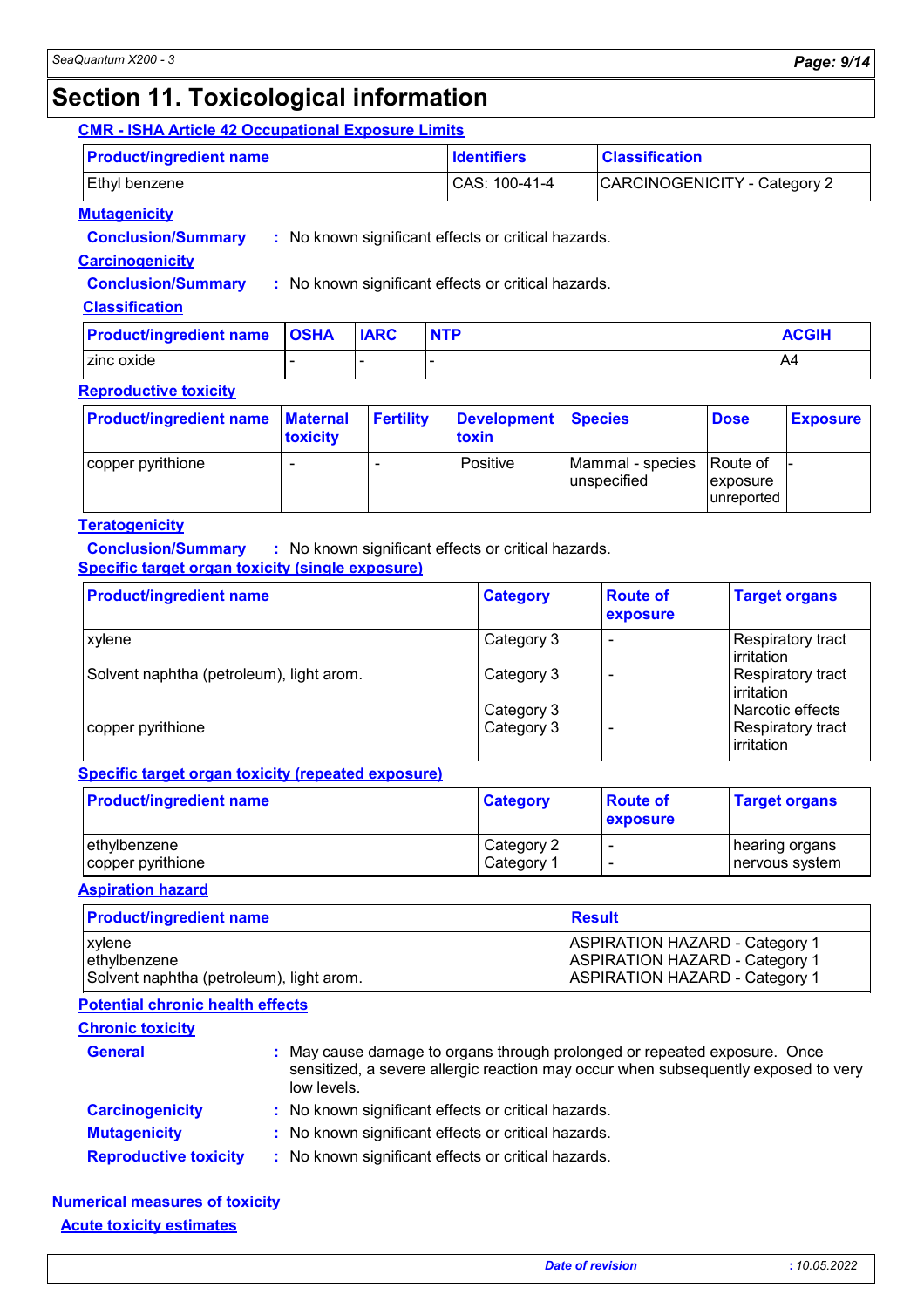# **Section 11. Toxicological information**

| <b>Product/ingredient name</b> | Oral (mg/<br>kg) | <b>Dermal</b><br>(mg/kg) | <b>Inhalation</b><br>(gases)<br>(ppm) | <b>Inhalation</b><br>(vapors)<br>(mg/l) | <b>Inhalation</b><br>(dusts)<br>and mists)<br>(mg/l) |
|--------------------------------|------------------|--------------------------|---------------------------------------|-----------------------------------------|------------------------------------------------------|
| SeaQuantum X200-3 (MM-WCS)     | 929.7            | 5556.4                   | N/A                                   | 104.1                                   | 2.7                                                  |
| dicopper oxide                 | 500              | N/A                      | N/A                                   | N/A                                     | 3.34                                                 |
| xylene                         | 4300             | 1100                     | N/A                                   | 20                                      | N/A                                                  |
| ethylbenzene                   | 3500             | N/A                      | N/A                                   | 17.8                                    | N/A                                                  |
| copper pyrithione              | 200              | 300                      | N/A                                   | N/A                                     | 0.07                                                 |

### **Section 12. Ecological information**

#### **A. Ecotoxicity**

This material is very toxic to aquatic life with long lasting effects.

| <b>Product/ingredient name</b>              | <b>Result</b>                      | <b>Species</b>                      | <b>Exposure</b> |
|---------------------------------------------|------------------------------------|-------------------------------------|-----------------|
| dicopper oxide                              | Acute LC50 0.075 mg/l Fresh water  | Fish - Danio rerio                  | 96 hours        |
|                                             | Chronic NOEC 0.001 mg/l            | Algae                               |                 |
|                                             | Chronic NOEC 0.0052 mg/l           | Algae                               |                 |
| xylene                                      | Acute LC50 8500 µg/l Marine water  | Crustaceans - Palaemonetes<br>pugio | 48 hours        |
|                                             | Acute LC50 13400 µg/l Fresh water  | Fish - Pimephales promelas          | 96 hours        |
| ethylbenzene                                | Acute EC50 7700 µg/l Marine water  | Algae - Skeletonema costatum        | 96 hours        |
|                                             | Acute EC50 2.93 mg/l               | Daphnia                             | 48 hours        |
|                                             | Acute LC50 4.2 mg/l                | Fish                                | 96 hours        |
| zinc oxide                                  | Acute LC50 1.1 ppm Fresh water     | Fish - Oncorhynchus mykiss          | 96 hours        |
|                                             | Chronic NOEC 0.02 mg/l Fresh water | Algae - Pseudokirchneriella         | 72 hours        |
|                                             |                                    | subcapitata - Exponential           |                 |
|                                             |                                    | growth phase                        |                 |
| Solvent naphtha<br>(petroleum), light arom. | Acute $EC50 < 10$ mg/l             | Daphnia                             | 48 hours        |
|                                             | Acute IC50 <10 mg/l                | Algae                               | 72 hours        |
|                                             | Acute LC50 <10 mg/l                | Fish                                | 96 hours        |
| copper pyrithione                           | Acute EC50 0.022 mg/l              | Daphnia                             | 48 hours        |
|                                             | Acute IC50 0.035 mg/l              | Algae                               | 120 hours       |
|                                             | Acute LC50 0.0043 mg/l             | Fish                                | 96 hours        |
|                                             | Chronic NOEC 0.00046 mg/l          | Algae - Skeletonema costatum        | 120 hours       |

#### **Persistence and degradability B.**

| <b>Product/ingredient name</b> | <b>Aquatic half-life</b> | <b>Photolysis</b> | <b>Biodegradability</b> |
|--------------------------------|--------------------------|-------------------|-------------------------|
| dicopper oxide                 |                          |                   | Not readily             |
| xylene                         |                          |                   | Readily                 |
| ethylbenzene                   |                          |                   | Readily                 |
| zinc oxide                     |                          |                   | Not readily             |
| Solvent naphtha                |                          |                   | Not readily             |
| (petroleum), light arom.       |                          |                   |                         |

#### **Bioaccumulative potential C.**

| <b>Product/ingredient name</b> | $LogP_{ow}$ | <b>BCF</b>  | <b>Potential</b> |
|--------------------------------|-------------|-------------|------------------|
| <b>xylene</b>                  | 3.12        | 8.1 to 25.9 | <b>I</b> low     |
| ethylbenzene                   | 3.6         |             | llow             |
| zinc oxide                     |             | 28960       | high             |
| colophony                      | 1.9 to 7.7  |             | high             |
| Solvent naphtha                |             | l10 to 2500 | high             |
| (petroleum), light arom.       |             |             |                  |

#### **Mobility in soil D.**

**Soil/water partition coefficient (KOC)**

**:** Not available.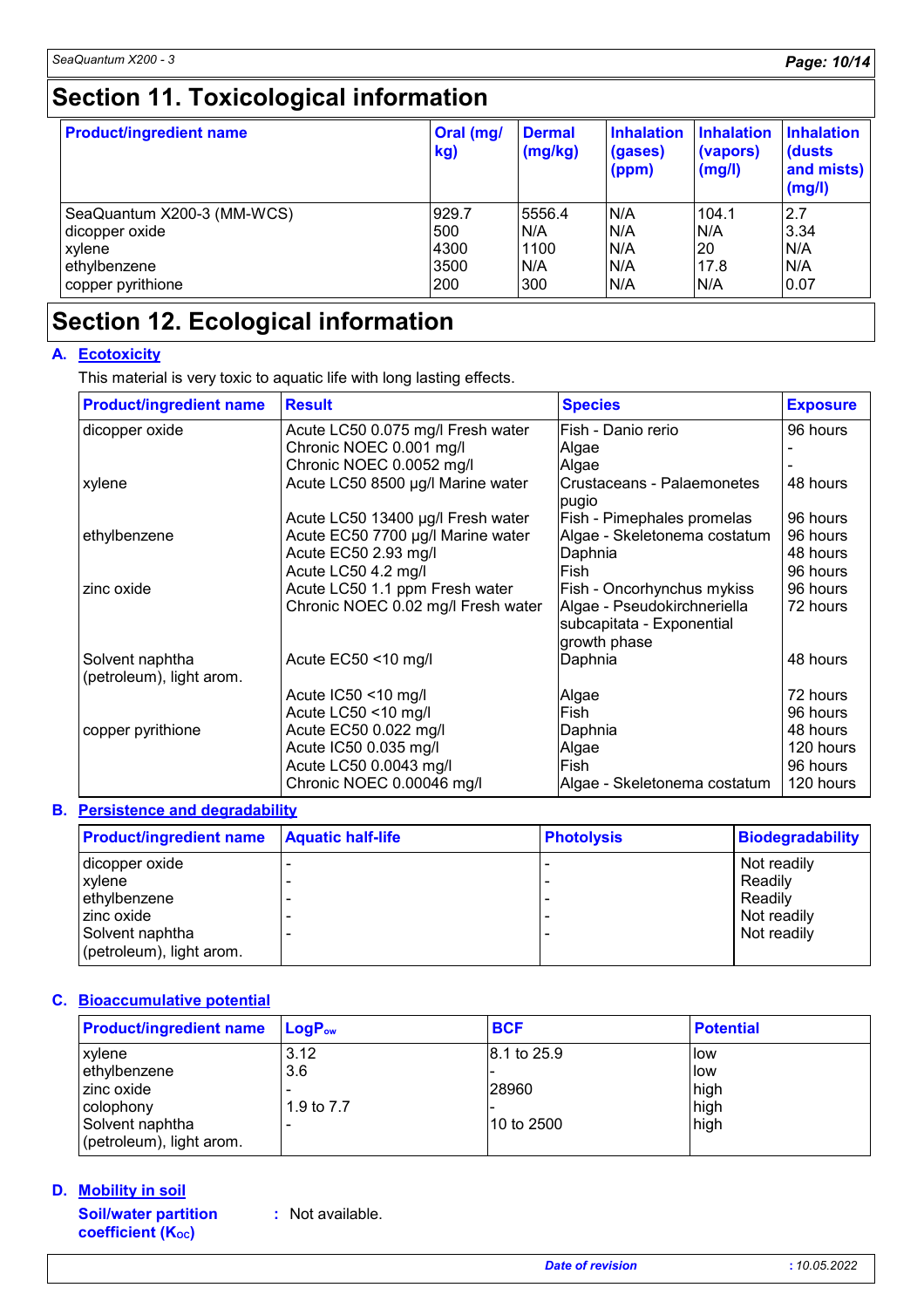### **Section 12. Ecological information**

**E. Other adverse effects :** No known significant effects or critical hazards.

### **Section 13. Disposal considerations**

- The generation of waste should be avoided or minimized wherever possible. Disposal of this product, solutions and any by-products should at all times comply with the requirements of environmental protection and waste disposal legislation and any regional local authority requirements. Dispose of surplus and nonrecyclable products via a licensed waste disposal contractor. Waste should not be disposed of untreated to the sewer unless fully compliant with the requirements of all authorities with jurisdiction. Waste packaging should be recycled. Incineration or landfill should only be considered when recycling is not feasible. **A. Disposal methods :**
- **B. Disposal precautions :** This material and its container must be disposed of in a safe way. Care should be taken when handling emptied containers that have not been cleaned or rinsed out. Empty containers or liners may retain some product residues. Vapor from product residues may create a highly flammable or explosive atmosphere inside the container. Do not cut, weld or grind used containers unless they have been cleaned thoroughly internally. Avoid dispersal of spilled material and runoff and contact with soil, waterways, drains and sewers.

| <b>Section 14. Transport information</b> |  |
|------------------------------------------|--|
|------------------------------------------|--|

|                                         | <b>UN</b>                                                                | <b>IMDG</b>                                                                  | <b>IATA</b>                                                                                         |  |
|-----------------------------------------|--------------------------------------------------------------------------|------------------------------------------------------------------------------|-----------------------------------------------------------------------------------------------------|--|
| A. UN number                            | UN1263                                                                   | <b>UN1263</b>                                                                | <b>UN1263</b>                                                                                       |  |
| <b>B. UN proper</b><br>shipping name    | Paint                                                                    | Paint. Marine pollutant<br>(dicopper oxide)                                  | Paint                                                                                               |  |
| <b>C. Transport</b><br>hazard class(es) | 3                                                                        | 3<br>$\bigoplus$                                                             | 3                                                                                                   |  |
| <b>D. Packing group</b>                 | $\mathbf{III}$                                                           | III                                                                          | III                                                                                                 |  |
| <b>E. Environmental</b><br>hazards      | Yes. The environmentally<br>hazardous substance mark is<br>not required. | Yes.                                                                         | Yes. The environmentally<br>hazardous substance mark is<br>not required.                            |  |
| <b>Additional information</b>           |                                                                          |                                                                              |                                                                                                     |  |
| <b>UN</b>                               | : Tunnel restriction code: (D/E)<br>Hazard identification number: 30     |                                                                              |                                                                                                     |  |
| <b>IMDG</b>                             | <b>Emergency schedules F-E, S-E</b>                                      |                                                                              | : The marine pollutant mark is not required when transported in sizes of $\leq 5$ L or $\leq 5$ kg. |  |
| <b>IATA</b>                             | transportation regulations.                                              | The environmentally hazardous substance mark may appear if required by other |                                                                                                     |  |

**F. Special precautions for user**

**Transport within user's premises:** always transport in closed containers that are **:** upright and secure. Ensure that persons transporting the product know what to do in the event of an accident or spillage.

**Transport in bulk according :** Not available. **to IMO instruments**

Transport in accordance with ADR/RID, IMDG/IMO and ICAO/IATA and national regulation.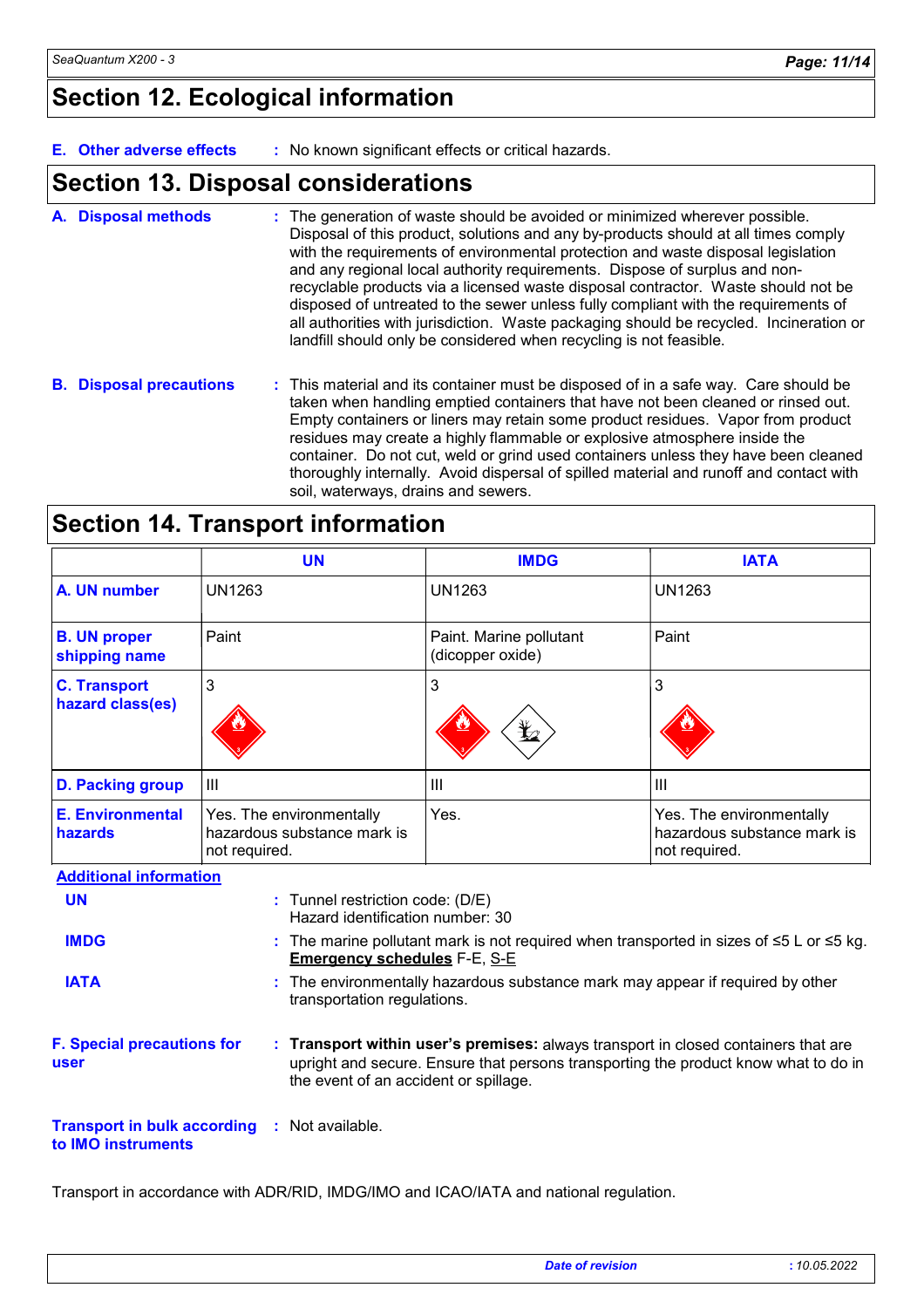# **Section 15. Regulatory information**

| A. Regulation according to ISHA                                                                                                                             |                                                                                                                                                                         |  |
|-------------------------------------------------------------------------------------------------------------------------------------------------------------|-------------------------------------------------------------------------------------------------------------------------------------------------------------------------|--|
| <b>ISHA article 117</b><br>(Harmful substances<br>prohibited from<br>manufacture)                                                                           | : None of the components are listed.                                                                                                                                    |  |
| <b>ISHA article 118</b><br>(Harmful substances<br>requiring permission)                                                                                     | : None of the components are listed.                                                                                                                                    |  |
| <b>Article 2 of Youth</b><br><b>Protection Act on</b><br><b>Substances Hazardous</b><br>to Youth                                                            | : Not applicable.                                                                                                                                                       |  |
|                                                                                                                                                             | <b>Exposure Limits of Chemical Substances and Physical Factors</b>                                                                                                      |  |
| The following components have an OEL:<br>dicopper oxide<br>xylene<br>ethylbenzene<br>zinc oxide<br>talc (non-asbestos form)<br>colophony<br>diiron trioxide |                                                                                                                                                                         |  |
| <b>Annex 19 (Exposure</b><br>standards established<br>for harmful factors)                                                                                  | <b>ISHA Enforcement Regs</b> : None of the components are listed.                                                                                                       |  |
| <b>Annex 21 (Harmful</b><br>factors subject to Work<br><b>Environment</b><br><b>Measurement)</b>                                                            | <b>ISHA Enforcement Regs</b> : The following components are listed: xylene, ethyl benzene, zinc oxide, iron oxide                                                       |  |
| <b>Annex 22 (Harmful</b><br><b>Factors Subject to</b><br><b>Special Health Check-</b><br>up)                                                                | <b>ISHA Enforcement Regs</b> : The following components are listed: Copper (dust, mist, fume), Xylene, Ethyl<br>benzene, Zinc oxide, Iron oxide (dust, fume)            |  |
| <b>Standard of Industrial</b><br><b>Safety and Health</b><br><b>Annex 12 (Hazardous</b><br>substances subject to<br>control)                                | : The following components are listed: copper and its compounds, xylene, ethyl<br>benzene, zinc and its compounds, iron and its compounds, copper and its<br>compounds  |  |
| <b>B.</b> Regulation according to Chemicals Control Act                                                                                                     |                                                                                                                                                                         |  |
| <b>CCA Article 11 (TRI)</b>                                                                                                                                 | : The following components are listed: Copper and its compounds, Xylene including o-<br>, m-, p- isomer, Ethylbenzene, Zinc and its compounds, Copper and its compounds |  |
| <b>Reach Article 27)</b>                                                                                                                                    | Article 18 Prohibited (K-: None of the components are listed.                                                                                                           |  |
| <b>Article 19 Subject to</b><br>authorization (K-Reach<br><b>Article 25)</b>                                                                                | : None of the components are listed.                                                                                                                                    |  |
| <b>Article 20 Toxic</b><br><b>Chemicals (K-Reach</b><br><b>Article 20)</b>                                                                                  | : Not applicable                                                                                                                                                        |  |
| <b>Reach Article 27)</b>                                                                                                                                    | Article 20 Restricted (K-: None of the components are listed.                                                                                                           |  |
| <b>CCA Article 39</b><br><b>(Accident Precaution</b><br><b>Chemicals)</b>                                                                                   | : None of the components are listed.                                                                                                                                    |  |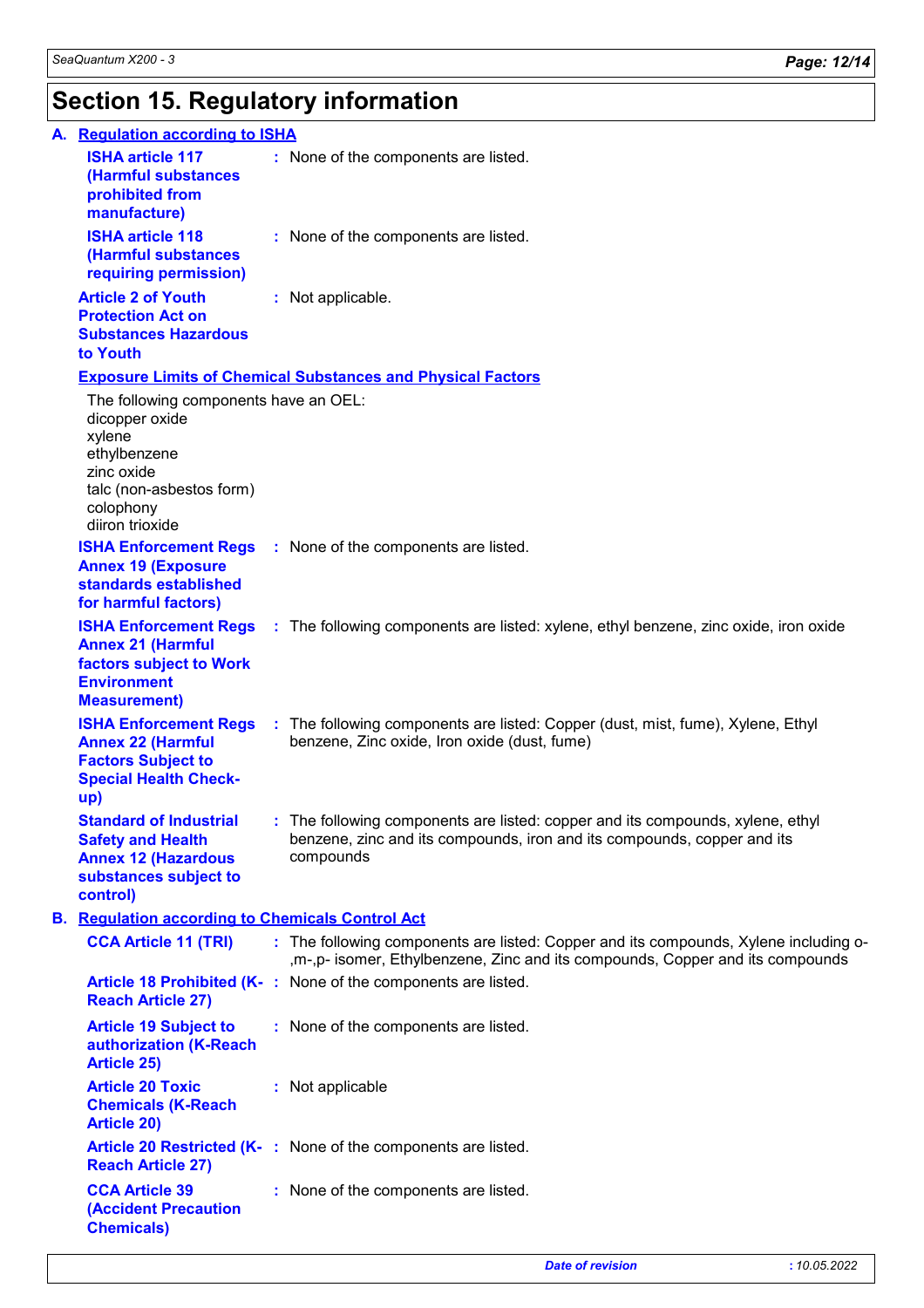### **Section 15. Regulatory information**

|                                                                                                                                            | <b>Existing Chemical</b><br><b>Substances Subject to</b><br><b>Registration</b> |  | The following components are listed: Dicopper oxide, Xylene; Dimethylbenzene,<br>Zinc oxide, 2-Pyridinethiol-1-oxide, copper salt, Cadimium, Lead                                                    |             |
|--------------------------------------------------------------------------------------------------------------------------------------------|---------------------------------------------------------------------------------|--|------------------------------------------------------------------------------------------------------------------------------------------------------------------------------------------------------|-------------|
|                                                                                                                                            | <b>C. Dangerous Materials</b><br><b>Safety Management Act</b>                   |  | : Class: Class 4 - Flammable Liquid<br>Item: 4. Class 2 petroleums - Water-insoluble liquid<br>Threshold: 1000 L<br>Danger category: III<br>Signal word: Contact with sources of ignition prohibited |             |
|                                                                                                                                            | <b>D.</b> Wastes regulation                                                     |  | Dispose of contents and container in accordance with all local, regional, national<br>and international regulations.                                                                                 |             |
| Е.                                                                                                                                         | <b>Requlation according to other foreign laws</b>                               |  |                                                                                                                                                                                                      |             |
| <b>International requlations</b>                                                                                                           |                                                                                 |  |                                                                                                                                                                                                      |             |
| <b>Chemical Weapon Convention List Schedules I, II &amp; III Chemicals</b>                                                                 |                                                                                 |  |                                                                                                                                                                                                      |             |
|                                                                                                                                            | Not listed.                                                                     |  |                                                                                                                                                                                                      |             |
|                                                                                                                                            | <b>Montreal Protocol</b>                                                        |  |                                                                                                                                                                                                      |             |
|                                                                                                                                            | Not listed.                                                                     |  |                                                                                                                                                                                                      |             |
| <b>Stockholm Convention on Persistent Organic Pollutants</b><br>Not listed.<br><b>Rotterdam Convention on Prior Informed Consent (PIC)</b> |                                                                                 |  |                                                                                                                                                                                                      |             |
|                                                                                                                                            |                                                                                 |  |                                                                                                                                                                                                      |             |
|                                                                                                                                            |                                                                                 |  |                                                                                                                                                                                                      | Not listed. |
|                                                                                                                                            |                                                                                 |  | <b>UNECE Aarhus Protocol on POPs and Heavy Metals</b>                                                                                                                                                |             |

Not listed.

### **Section 16. Other information**

|                                                                                        | A. References               |  | : - Registry of Toxic Effects of Chemical Substances<br>- United States Environmental Protection Agency ECOTOX                                                                                                                                                                                                                                                                                                                                                                                                                                                                                                      |
|----------------------------------------------------------------------------------------|-----------------------------|--|---------------------------------------------------------------------------------------------------------------------------------------------------------------------------------------------------------------------------------------------------------------------------------------------------------------------------------------------------------------------------------------------------------------------------------------------------------------------------------------------------------------------------------------------------------------------------------------------------------------------|
|                                                                                        | <b>B.</b> Date of issue     |  | : 25.01.2022                                                                                                                                                                                                                                                                                                                                                                                                                                                                                                                                                                                                        |
|                                                                                        | Date of revision            |  | : 10.05.2022                                                                                                                                                                                                                                                                                                                                                                                                                                                                                                                                                                                                        |
|                                                                                        | <b>C.</b> Version           |  | : 1.03                                                                                                                                                                                                                                                                                                                                                                                                                                                                                                                                                                                                              |
|                                                                                        | Date of printing            |  | : 10.05.2022                                                                                                                                                                                                                                                                                                                                                                                                                                                                                                                                                                                                        |
|                                                                                        | D. Other                    |  |                                                                                                                                                                                                                                                                                                                                                                                                                                                                                                                                                                                                                     |
| $\triangledown$ Indicates information that has changed from previously issued version. |                             |  |                                                                                                                                                                                                                                                                                                                                                                                                                                                                                                                                                                                                                     |
|                                                                                        | <b>Key to abbreviations</b> |  | $:$ ATE = Acute Toxicity Estimate<br><b>BCF</b> = Bioconcentration Factor<br>GHS = Globally Harmonized System of Classification and Labelling of Chemicals<br>IATA = International Air Transport Association<br>IBC = Intermediate Bulk Container<br><b>IMDG</b> = International Maritime Dangerous Goods<br>LogPow = logarithm of the octanol/water partition coefficient<br>MARPOL = International Convention for the Prevention of Pollution From Ships,<br>1973 as modified by the Protocol of 1978. ("Marpol" = marine pollution)<br>$N/A = Not available$<br>SGG = Segregation Group<br>$UN = United Nations$ |

#### **Notice to reader**

**The information in this document is given to the best of Jotun's knowledge, based on laboratory testing and practical experience. Jotun's products are considered as semi-finished goods and as such, products are often used under conditions beyond Jotun's control. Jotun cannot guarantee anything but the quality of the product itself. Minor product variations may be implemented in order to comply with local requirements. Jotun reserves the right to change the given data without further notice.**

**Users should always consult Jotun for specific guidance on the general suitability of this product for their needs and specific application practices.**